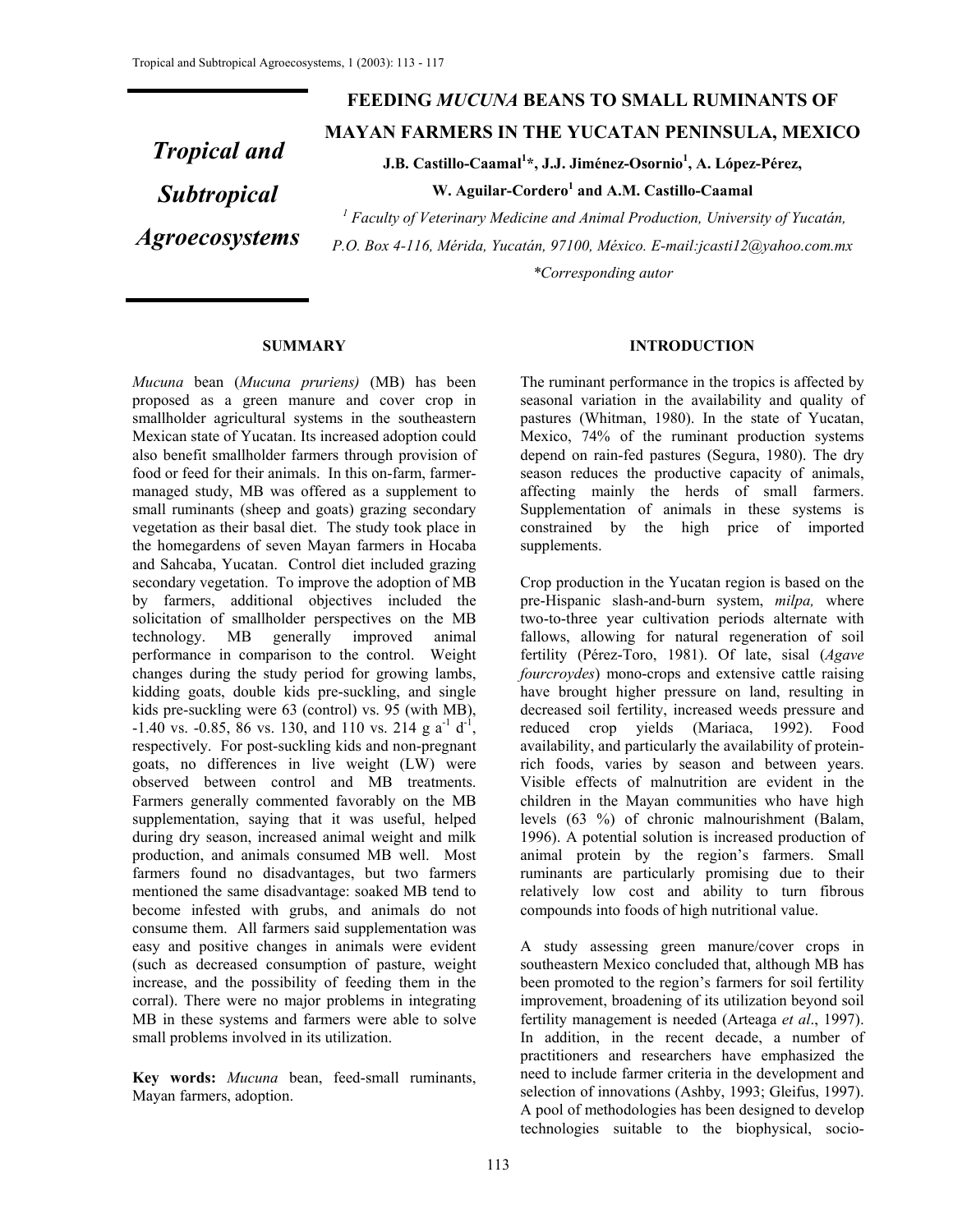economic and cultural needs of farm households (Radulovich and Karremans, 1993; Blanco, 1997).

The objective of this research was to study the performance of goats and sheep with MB (*Mucuna spp.*) and to get feedback from the collaborating farmers on the potential of MB to improve the production of their small ruminants.

#### **METHODOLOGY**

#### **Location**

The feeding trials on goats and sheep were carried out in the homegardens of seven farmers in Hocaba and Sahcaba, Yucatan.These communities are part of the Hocaba municipality in Yucatan located at 20º 47´ N and 89º 09´ W, bordering to the south with the community of Sahcaba, to the north with Tahmek, to the east with Xocchel and to the west with Seye. The climate type, AWO, is characterized as warm and subhumid with summer rainfall. The annual average rainfall is 1021 mm and the annual average temperature is 26.6ºC. The rainfall season is from May to October, and the dry season from November to April (Duch, 1988).

## **Study process with the farmers**

The promotion of velvet bean as green manure and cover crop in the communities of Sacaba and Hocaba started in 1993 by a research team from the FMVZ-UADY (PROTROPICO, 1997). The present study was conducted in collaboration with two farmer groups, "Ya'ax Col Cooperative Society" and "Ka'ax Taman" from the Hocaba municipality, who use velvet beans as a green manure but who also raise small ruminants.

During the research process, a number of participatory techniques were used, including focus group discussions, interviews, participant observation, brain storming, and a field trip to experimental station trials (Selener,1997). Information received was simultaneously systematized using sheets and cards. The procedure consisted of the following steps:

- Creation of a handbook on the process to follow during the work.
- Presentation and explanation of objectives to the farmers' groups. The commitments of the researchers and farmers were agreed upon to avoid misunderstandings.
- Display of farmer answers in paper sheets to generate discussion on diverse points of view.
- Discussion and planning of future work: The discussions revealed inconsistencies in farmer experiences and it was established that the response of goats and sheep to MB feed was not known to the farmers. Consequently, the trials were planned together with the farmers but taking into account the previous results obtained under controlled conditions (Castillo-Caamal *et al*., this volume).
- Initiation of feeding trials and a simultaneous study on the benefits and constraints of MB supplementation as a result of the discussion and planning.
- Interviews of farmers were conducted before the feeding trials were concluded.

## **Selection of animals and design of trial**

Based on meetings and visits to the farms of all interested farmers, the animals intended for the feeding trial were selected, taking into account their age, reproductive and physiological stage and physical characteristics. The flocks of seven farmers, four with goats and three with sheep, were included in the trial. The animals were separated into two groups, those supplemented with MB in addition to grazing secondary vegetation, and those that were only grazing secondary vegetation (Table 1). Prior to feeding, MB were ground with a feed mill with 9 mm sieve. For growing sheep and goats, 400 g  $a^{-1}$  d<sup>-1</sup> were offered, while 500 g  $a^{-1}$  d<sup>-1</sup> were offered to adult goats. The animals were housed in small corrals. Note that supplementation was given also on those days when animals were not taken out to graze.

The animals were given a 15-day adaptation period and they were weighed every two weeks during the 70-day trial period. The general management was performed by the participating farmers and included preparation of corrals to control MB consumption, MB grinding, feeding, management of grazing, and deparasitization with febendazol at the beginning of the trial. Monitoring of animal weights was carried out by students of veterinary medicine together with farmers. Animals were not fed for 14 h before every weighing. Regressions of time vs. weight were utilized to analyze the data.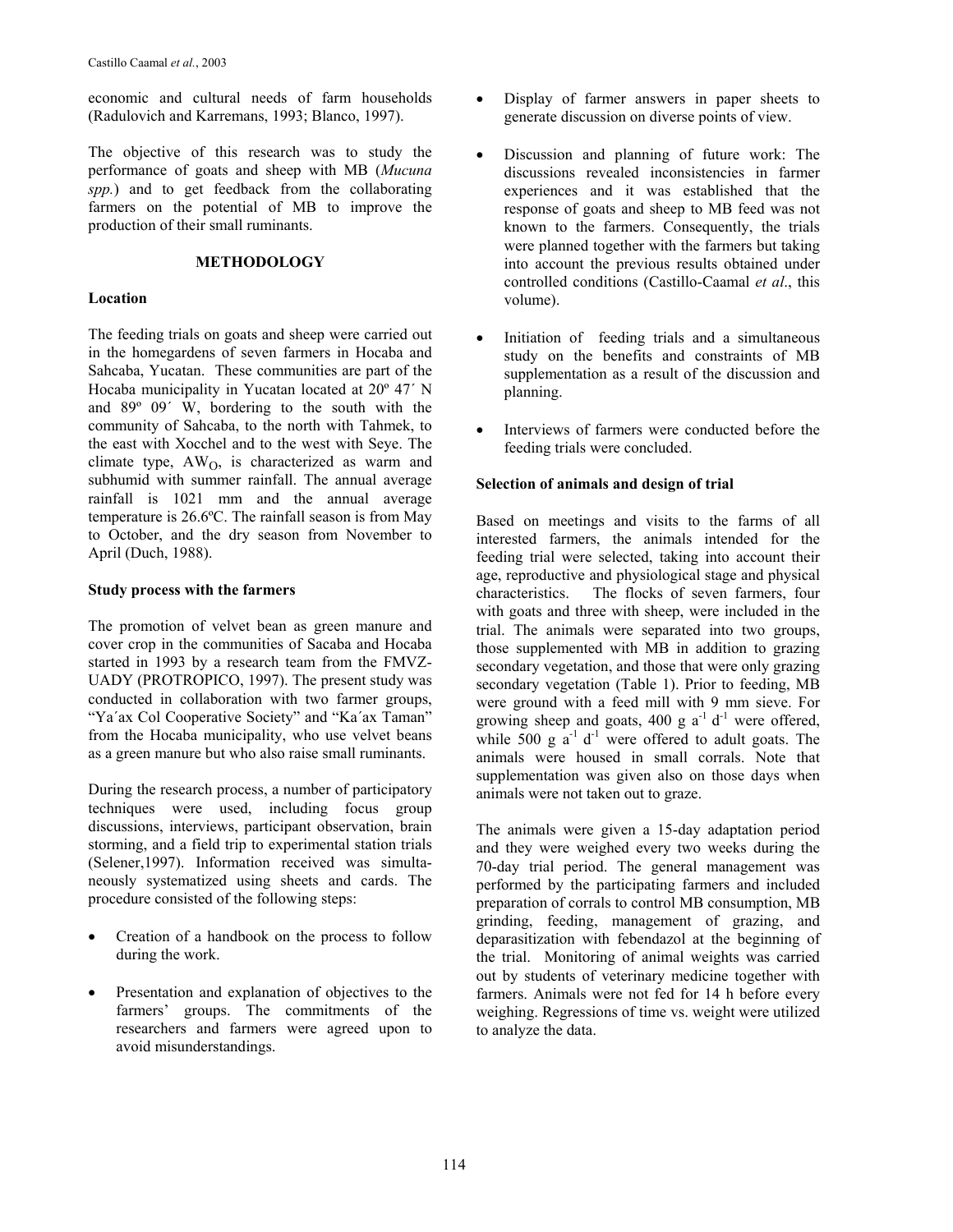| Farmer         | <b>Species</b> | No. | Physiological Stage          | Treatment |            |
|----------------|----------------|-----|------------------------------|-----------|------------|
|                |                |     |                              | With MB   | Without MB |
| Doña Feliciana | Goats          | ∍   | Kidding with single kiddies  |           |            |
| Doña Arcadia   | Goats          |     | Kidding with double kiddies  |           |            |
| Doña Ramona    | Goats          | 2   | Not pregnant                 |           |            |
| Don Ramon      | Goats          | 6   | Not pregnant (4) and growing |           |            |
|                |                |     | kid post-suckling (2)        |           |            |
| Don Lázaro     | Sheep          | 4   | Growing-male                 |           |            |
| Don Ismael     | Sheep          | 4   | Growing-male                 |           |            |
| Don Severiano  | Sheep          |     | Growing-male                 |           |            |

Table 1. Characteristics of the animals included in the trial.

#### **RESULTS**

The trials were farmer-managed, which caused differences in the management of animals, including in grazing time, grazing sites, and timing of feeding. No significant differences were therefore detected. However, on average, animal performance with MB was good.

On average the growing lambs supplemented with MB had a daily weight gain of 95 grams as compared with the 63 grams for the sheep which fed only on secondary vegetation (Table 2). As the trial started during the dry season, the control group first experienced a slight weight loss. In contrast, the animals supplemented with MB maintained a continuous growth. The supplementation induced a better weight gain response than grazing alone, a finding similar to that obtained under controlled

conditions (Castillo *et al*., this volume). Data on two animals were excluded due problems in farmer management. The weight of the kidding goats fluctuated during the trial, but at the end, their average weight was reduced as compared to their initial weight. This phenomenon is normal due to the high intake of milk by their kids. On average, the weight loss was more severe in animals depending exclusively on grazing (Table 2).

In contrast, the kids had a continuous growth, both with and without supplementation; however, those supplemented with MB had a higher average weight gain (Table 2). Goats with both double and single birth deliveries gained more weight when fed with MB than those depending exclusively on grazing (Table 2). Likewise, it was observed that the kids consumed the MB offered to their mothers, which added to their nutritional supply.

Table 2. Performance of sheep and goats with *Mucuna* bean (MB) supplementation in on-farm conditions in Sahcaba and Hocaba, Yucatan, Mexico.

| Stage                   | No. of<br>animals | With MB | Without MB | $R^2$                                      |
|-------------------------|-------------------|---------|------------|--------------------------------------------|
| <b>Kidding Goats</b>    |                   |         |            |                                            |
| $LW$ change (kg)        | 4                 | $-0.85$ | $-1.40$    | No estimate <sup>a</sup>                   |
| Kids post-suckling      |                   |         |            |                                            |
| DWG $(g a^{-1} d^{-1})$ | $\overline{2}$    | 100     | 100        | $0.79^b$ , $0.74^c$                        |
| Kids pre-suckling       |                   |         |            |                                            |
| DWG $(g a^{-1} d^{-1})$ |                   |         |            |                                            |
| Double                  | 4                 | 130     | 86         | $0.97^b$ , $0.99^c$<br>$0.89^b$ , $0.65^c$ |
| Single                  | $\overline{c}$    | 214     | 110        |                                            |
| Growing lambs           |                   |         |            |                                            |
| DGW $(g a^{-1} d^{-1})$ | 12                | 95      | 63         | $0.88^{\rm b}$ , $0.80^{\rm c}$            |
| Non-pregnant goats      | 6                 | 2       | 2          | No estimate <sup>a</sup>                   |
| $LW$ change $(kg)$      |                   |         |            |                                            |

LW change (kg)<br>Note: a). No estimate because values through the period of trial had great variation. b) and c) correspond to  $R^2$ , in animals with and without MB consumption, respectively. Values  $R^2$  were obtained from regressions on time vs. weight gain.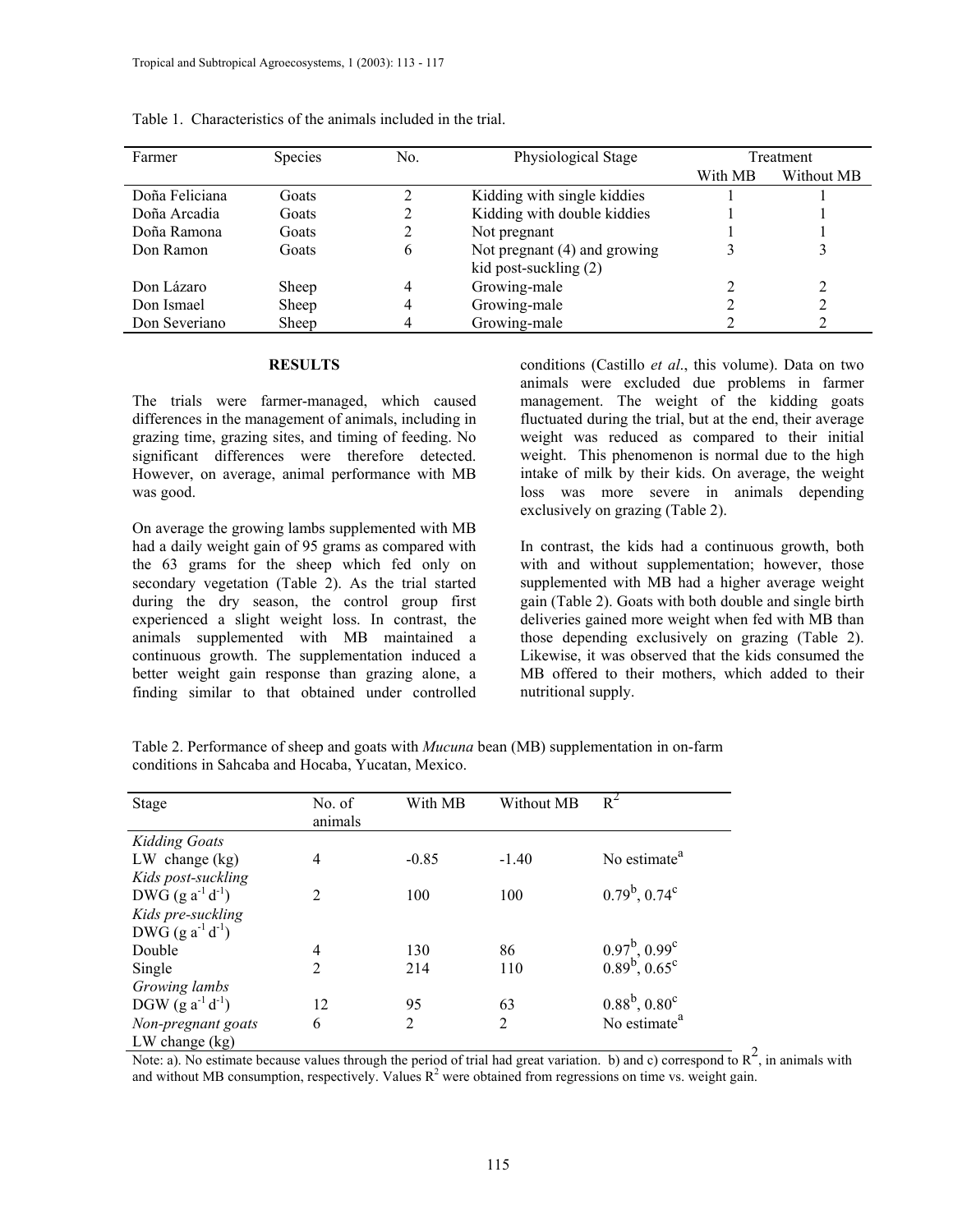There were no differences between treatments among the growing post-suckling goats and non-pregnant adult goats. This may indicate the need for supplementation only at certain physiological stages of the animals in this trial. In this trial, the best response was obtained on growing sheep and in lactating goats as evidenced by their own weight increases and the growth of their kids.

Additional work on the subject was conducted in controlled conditions which verified that commercial supplement can be entirely substituted with MB for growing sheep (Castillo-Caamal *et al*., this volume), and that the response of goats supplemented with MB was comparable to the use of ramon foliage (*Brosimum alicastrum*), which is considered of high fodder value in Yucatan (Mendoza-Castillo *et al*., this volume). Additionally, no negative behaviour was observed with free intake of MB by growing lambs (Castillo-Caamal *et al*., this volume).

In the interviews with the seven participating farmers at the end of the trial, following issues emerged:

- Five farmers mentioned that they did not face any problems during the trials, but two considered that the researchers' visits should have been more frequent and they should have gotten more technical support of veterinarians.
- All the farmers considered that MB supplementation is useful, as the animals consume it well, it helps during dry season, and it increases animal weight and milk production.
- Five of the farmers found no disadvantage in using MB, but two mentioned the same disadvantage: soaked MB tend to become infested with grubs, and animals do not consume them.
- Three farmers thought that MB supplementation did not change the general management of the herd, two of them mentioned that there was a slight change but it did not affect the general management of the animals, and two farmers did not answer the question.
- All farmers agreed that inclusion of MB in the diet of the animals was not difficult.
- Two farmers did not observe any changes in their animals, while five of them pointed out such changes as decreased consumption, increased weight, and the possibility of feeding them in the corral.

• All farmers affirmed that they would continue supplementation with MB to decrease production costs and to improve the growth of their animals.

#### **CONCLUSIONS**

In spite of the variations caused by the differences in management, the animal performance had favorable trends in on-farm conditions. This was affirmed by the results obtained under controlled conditions and reported in this volume (Ayala-Burgos *et al*.; Castillo-Caamal *et al*.; Mendoza-Castillo *et al*.). These results are promising. In Yucatan, the harvest of MB coincides with the beginning of the dry season, when availability and quality of fodder diminish, producing an increased demand for, and consequently prices of, supplementary feed. Therefore MB has potential to decrease some of the adverse effects of the dry season in these production systems. This work also helped understand the ways in which farmers start managing and integrating the MB into their system, which could help future dissemination efforts. The on-farm trials together with farmers allowed the researchers to understand some of the factors involved in the adoption of MB. Seemingly, there are no major problems in integrating *Mucuna* bean in these farming systems.

#### **ACKNOWLEDGMENT**

The authors wish to acknowledge partial funding from the Rockefeller Foundation through of the Cover Crop Group RED with the project "Uso Forrajero de Abonos Verdes y Cultivos de Cobertura" and partially supported by the Inter-American Institute for Global Change (IAI) initial science program.

## **REFERENCES**

Arteaga, L, Carranza T, Eilittä, M, Gonzáles, M, Guerrero, C, Guevara, F, Herrera, B, López, A, Martínez, F, Mendoza, A, Narváez, G, Puentes, R, Reyes, H, Robles, C, Sohn, I, Triomphe, B. 1997. El uso de sistemas de cultivo con plantas de cobertura en algunas comunidades del sureste de mexicano: Contexto, resultados y lecciones aprendidas. Paper presented in Green Manures and Cover Crops for Smallholder Farmers in the Tropics and Subtropics. April 6-12, Chapecó, Brazil.

Ashby, JA. 1993. Manual de Evaluación de Tecnologías con productores. Proyecto de Investigación Participativa en Agricultura. Centro Internacional de Agricultura Tropical. Cali, Colombia. 102 p.

Balam, G. 1996. La frecuencia de la desnutrición y sus factores socioeconómicos en Yucatán. Mérida,